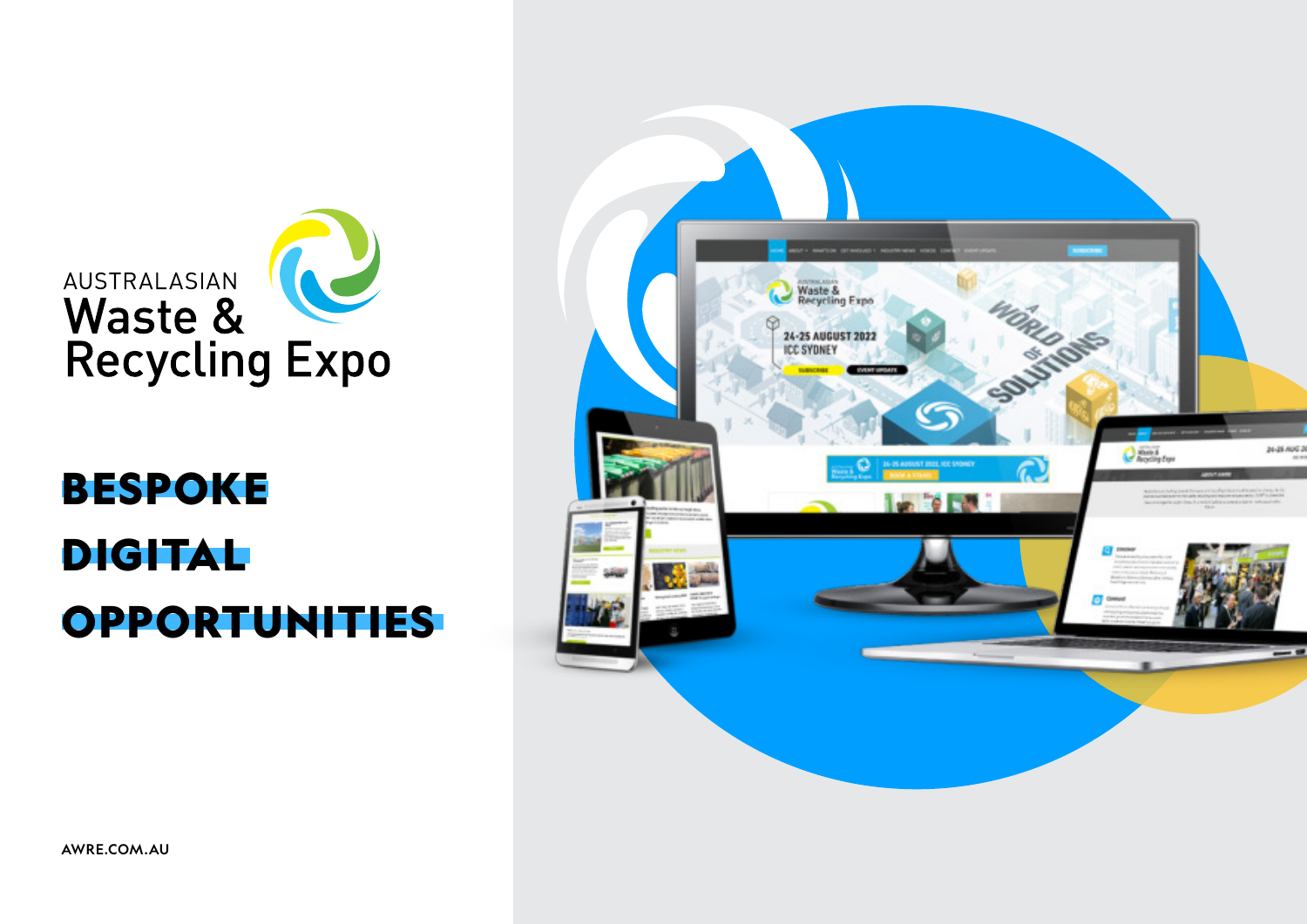# MORE Digital<br>Opportunities AN Digital **Opportunities**

AWRE produces a host of year-round communications through digital channels, facilitating industry connections 365 days a year.

### WHAT?

AWRE is the most respected platform where industry professionals come together to join forces for a world of solutions towards a cleaner, more sustainable future. Beyond a yearly event, AWRE's digital opportunities are a platform for advertisers to create new conversations with a dedicated audience of 10,000+ waste professionals.

### WHY?

As the industry and broader population faces increased screen time, AWRE remains a digital nexus for brands to promote the latest sustainable solutions to collect, process and recycle waste more smartly. Our digital content reflects the industry trends, innovations and technological advances that demonstrate how the Australian waste industry remains at the forefront of sustainability.

### WHO?

Waste professionals consume AWRE's content to source connections, create networking opportunities or product updates. Editorial contributions, freelance writers and exhibiting/ sponsoring brands.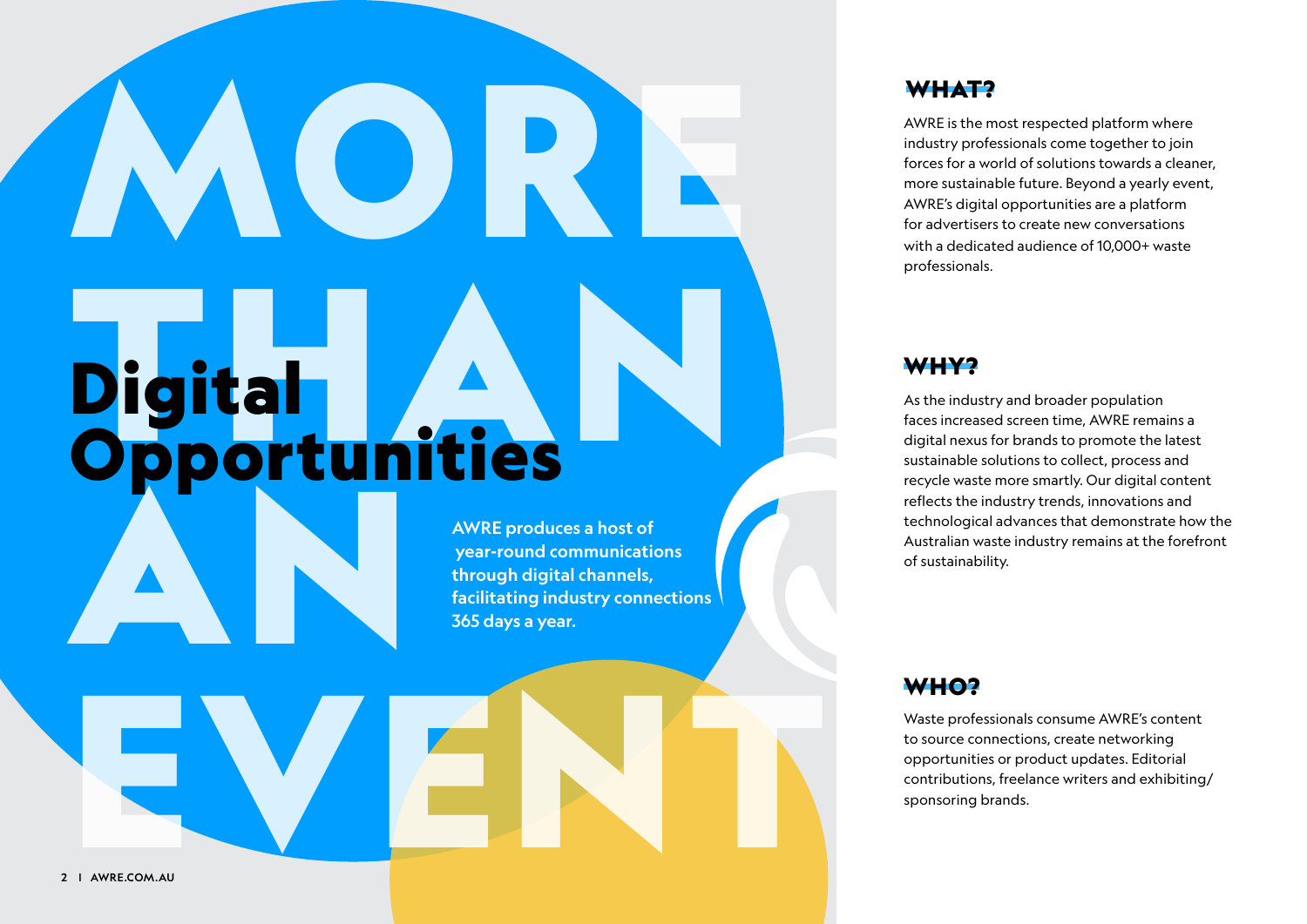# **Our** Audience

Over the past decade, AWRE has built a qualified audience of key decisionmakers from across the Asia Pacific region. AWRE connects this audience to new markets via communications channels including the Unearthed newsletter, website and new customised digital opportunities.

From sustainability and environmental managers to government, waste officers and manufacturers, AWRE is where the waste community converges.

# 6,500<sup>+</sup>

**EMAIL SUBSCRIBERS** 

(including national & international)

40,000<sup>+</sup> WEB USERS PER YEAR 143,000 <sup>+</sup>

WEBSITE VIEWS PER YEAR

56,000<sup>+</sup> WEB SESSIONS PER YEAR **Our Audience spans the following sectors:**





Recycling Manufacturing



Waste Collection

**Environmental** / Sustainability

**Services** 



Government (Federal, Local, State) Waste Processing



eWaste

Building & Construction

Education & Training



Food & **Organics** 

### PRODUCT INTERESTS

- Waste & Environmental Management
- Alternative Waste Technologies
- Food & Organics
- eWaste
- Food Packaging
- Machinery & Equipment
- Bins
- Vehicles
- Software & Technology





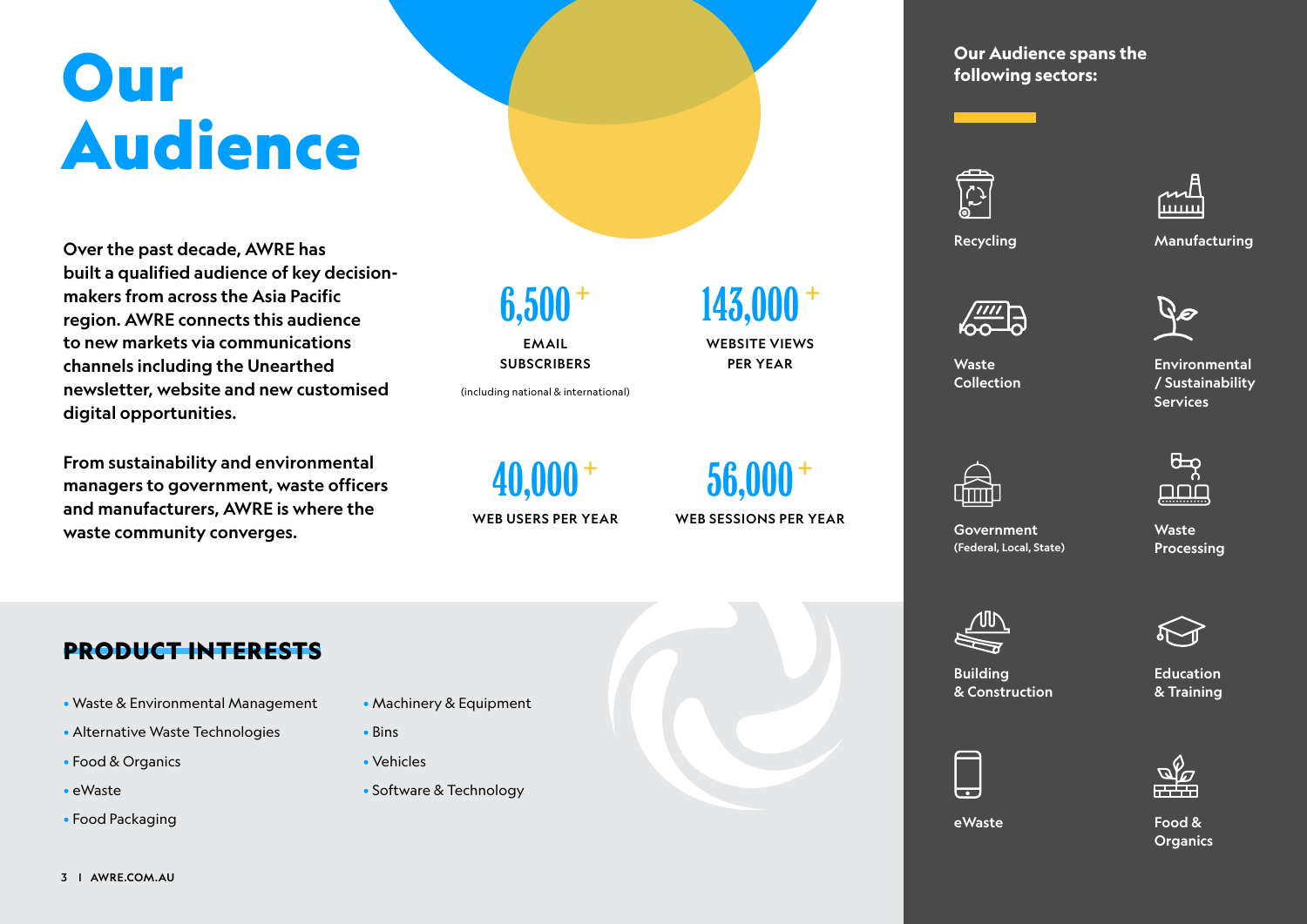

# **Website Opportunities**

### BANNER ADVERTISING

AWRE's digital platforms offer year-round engagement. Our website alone receives over 143,000 views each year.

Cut through the noise - take advantage of this premium exposure to your target market while they are online more than ever before.

#### **Premium Leaderboard**

For premium exposure, this leaderboard offers branding on the top visited pages of the AWRE website.

Your banner will appear as 1 of up to 3 banners prominently displayed on the home page as well as exhibitor and product directory pages.

Three month duration, maximum of three advertisers.

 $$1,000$  + GST



#### **Standard Leaderboard**

For prominent exposure, this leaderboard offers branding on the inner pages of the AWRE website, with the exception of the home page, exhibitor and product directory pages.

Your banner will appear as 1 of up to 3 banners prominently displayed on various inner pages, including the Industry News section.

Three month duration, maximum of three advertisers.

 $$750}_{+551}$ 

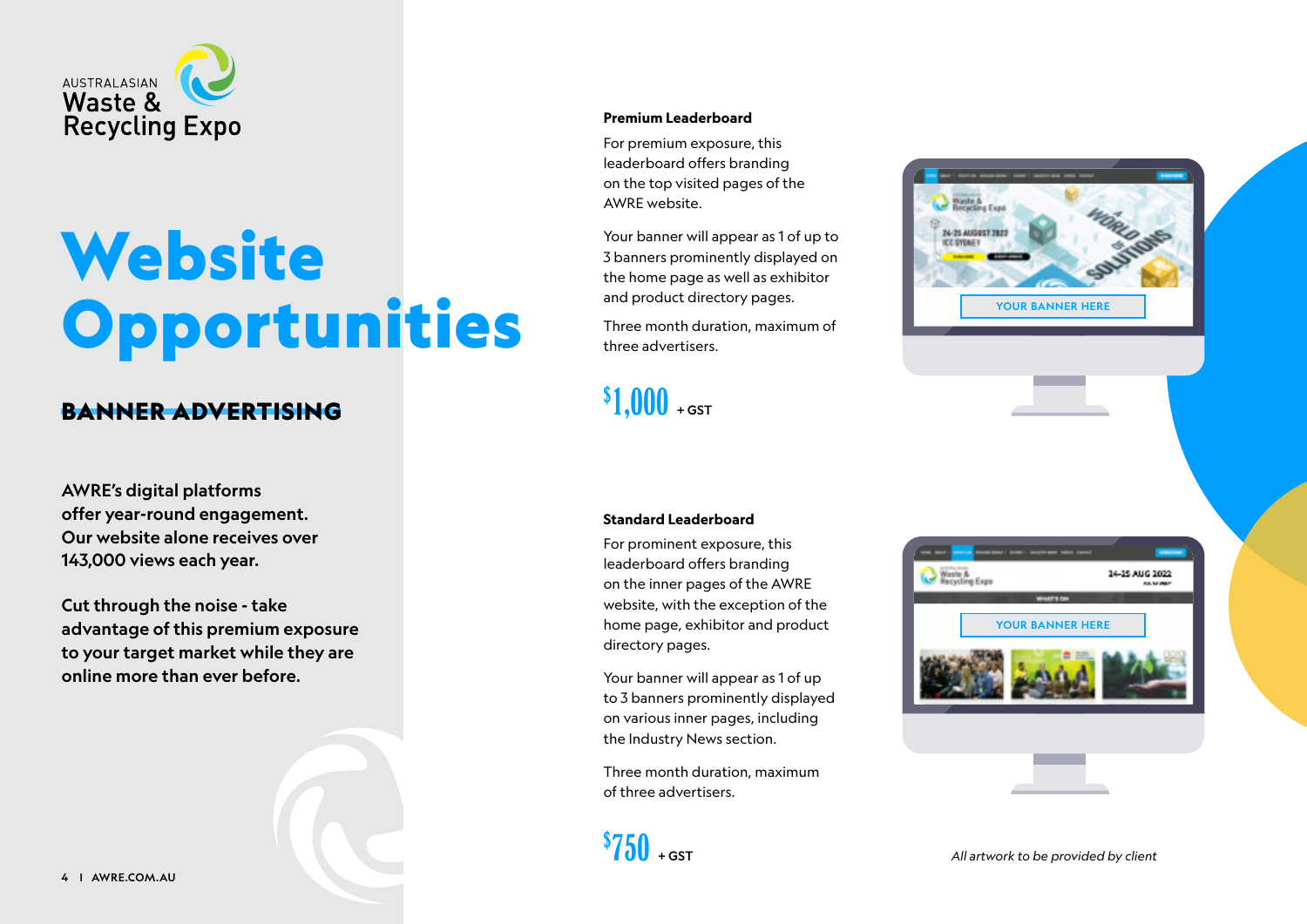

# **Solus** eDM

Solus emails are a great way to expand your marketing reach outside your own list and connect with our highly qualified, highly engaged waste and recycling audience.

Send your message without interruption to the AWRE reader database via a solus eDM blast, with your branding included.

### BESPOKE AUDIENCES

This opportunity includes the option to segment and send to specific audiences based on your brand's needs, including specific product verticals, job titles or geographical locations.

#### **Suggested topics to promote via solus eDMs include:**

- Product Launches
- Special Deals
- Content Pieces
- Topical Advertorial
- Promote your online event or training

 $$2,500$  + GST



### YOUR BRANDING HERE

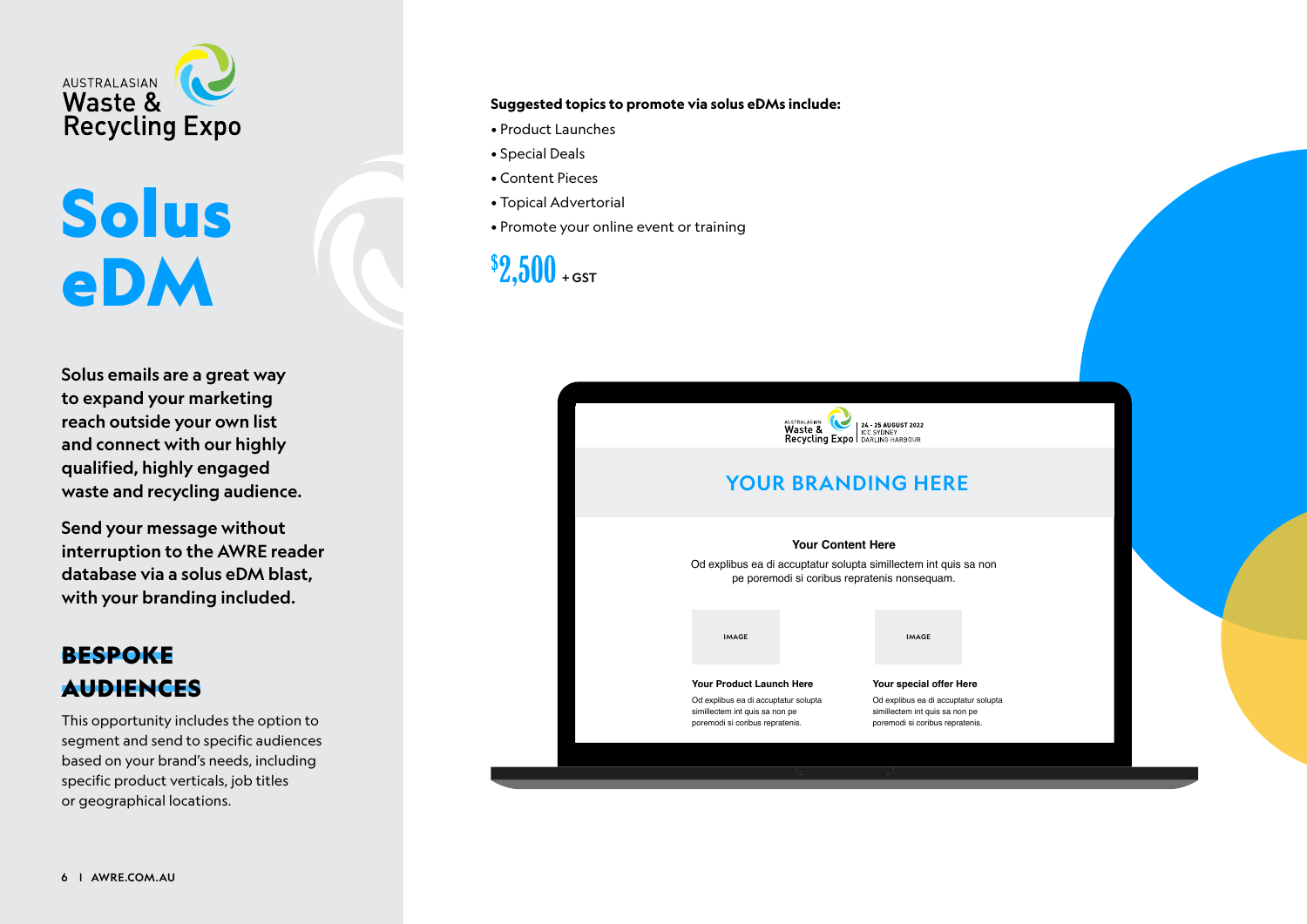

# **Exhibition** Campaign Advertising

The AWRE marketing campaign includes a range of digital advertising opportunities, allowing you to boost your onsite show experience by reaching visitors before they even walk through the show door.

Stay one step ahead and reach our visitor database by featuring on the exhibition website or in an exhibition dedicated eDM.

#### **Campaign eDM Advertising Spot**

The AWRE marketing campaign runs a series of eDMs pushing event highlights, registrations and event reminders. Place your banner advert in one of these highly targeted eDMs to get your brand featured pre-show.

Maximum one advertiser per eDM.

 $$750$  + gst



#### **Featured Exhibitor**

Have your exhibitor profile pinned at the top of the exhibitor directory page on our website, ensuring your company is the first visitors see when browsing the page.

Maximum of three

 $$500$  + GST





#### **Featured Product**

Maximise your exposure by featuring one of the products you will be showcasing at the expo, where it will be pinned and highlighted at the top of the directory page.

#### Maximum of three

 $$500$  + GST